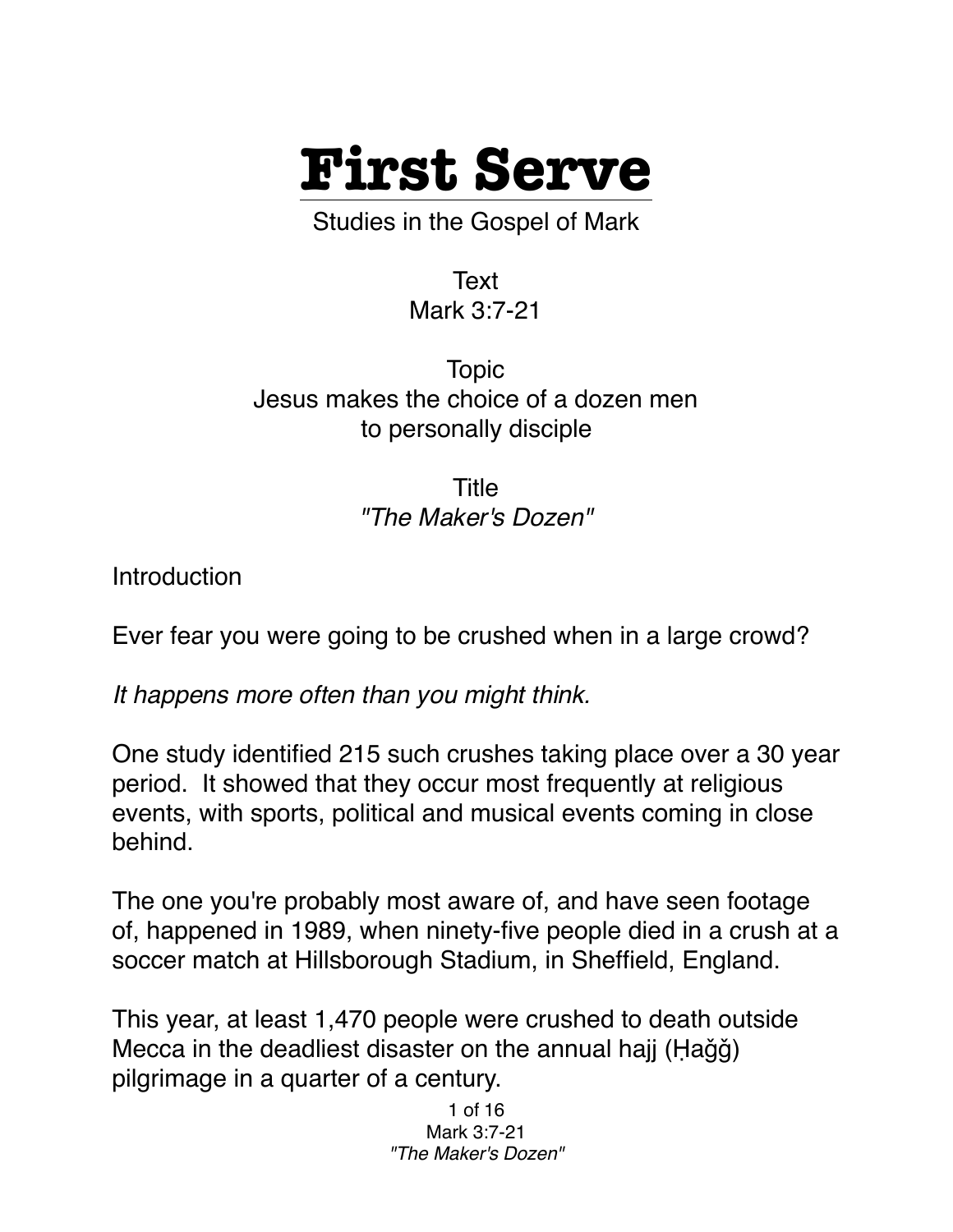It's proven to be a death-March. The previous deadliest-ever incident at the annual hajj happened in 1990, when a stampede killed 1,426 people. Stampedes and crushes are a major danger at the hajj since it attracts more than 2 million pilgrims a year, all moving simultaneously in close quarters through a number of rituals over the course of five days.

## **In verse nine we will see that Jesus was in danger of being crushed by a huge crowd that sought Him for healing.**

I've come to think that the potential crowd-crush may have been a satanic tactic to kill Jesus before He went to the Cross. Jesus countered, using a tactic of His own to be able to both stay safe, and go on setting free those held captive by the devil.

Once we get into our text, you'll see the verses are all about the confrontation between Jesus and Satan, describing their tactics and counter-tactics.

It prompted me to ask and want to answer the following two questions: #1 What Tactics Do You See The Devil Using To Whip His Captives?, and #2 What Tactics Do You See Jesus Using To Win The Captives?

#1 What Tactics Do You See The Devil Using To Whip His Captives? (v7-12)

The remainder of Mark chapter three - all of it and not just the part we have time to study today - has a particular theme.

It is illustrated in verse twenty-seven. Jesus said,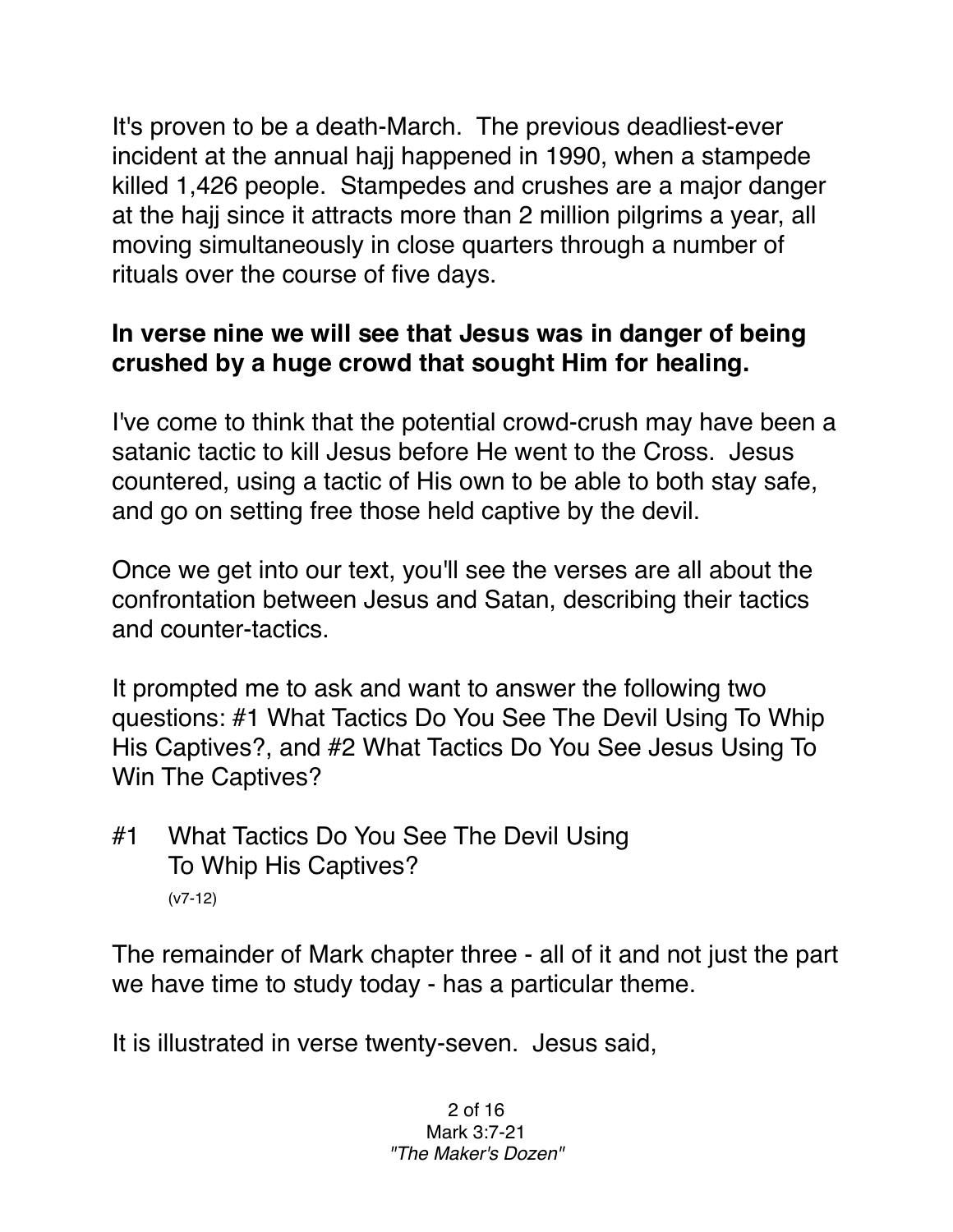Mar 3:27 No one can enter a strong man's house and plunder his goods, unless he first binds the strong man. And then he will plunder his house.

Satan is the "strong man;" his "house" is the world; his "goods" are human beings - the nonbelievers - that he holds captive.

Jesus likened His mission to "bind[ing] the strong man" so that He could set those captives free.

Let's see how it played out.

Mar 3:7 But Jesus withdrew with His disciples to the sea. And a great multitude from Galilee followed Him, and from Judea Mar 3:8 and Jerusalem and Idumea and beyond the Jordan; and those from Tyre and Sidon, a great multitude, when they heard how many things He was doing, came to Him. Mar 3:9 So He told His disciples that a small boat should be kept ready for Him because of the multitude, lest they should crush Him.

How big is a "multitude?" It was easily in the thousands, and more likely upwards of ten thousand. It was a throng, a mob, all pressing forward to "touch" Jesus. It started in Capernaum, forcing Jesus to head for the sea.

This was a scary crowd, comprised of very needy people. Since it was a first-come, first-served situation, you can see how, at any minute, things could get out of hand. The crowd threatened to throng Jesus, crushing Him.

Jesus was in way-worse danger of being trampled to death than WalMart employees when they open the doors on Black Friday.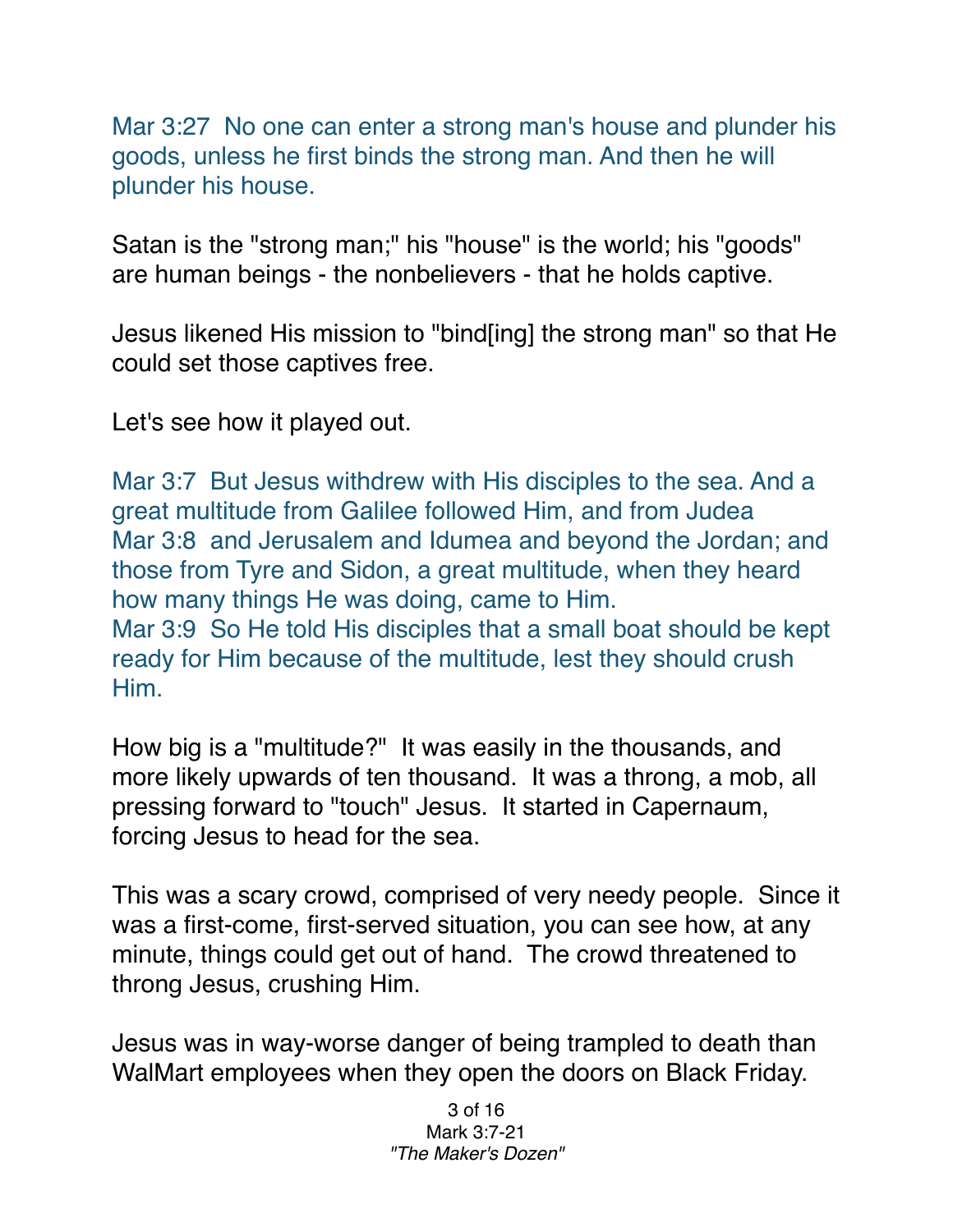The website "Black Friday Death Count" says the first WalMart death resulting from the post-Thanksgiving tradition came in 2008.

That's the year a seasonal associate was killed amid throngs of shoppers on Long Island. Just before the store's 5am opening, the associate was hit by a sliding glass door that fell as shoppers outside pressed against it. The cause of death was asphyxia, meaning he was essentially suffocated by the crowd

The text doesn't say it, but I can't help but think that this crowd might have been a satanic tactic to try to kill Jesus before He went to the Cross.

Jesus' counter-tactic was to "withdraw to the sea" and have a small boat ready for safety. The indication of the text is that Jesus walked along the shore, preaching and healing, but could quickly retreat into the boat if a crowd-crush started.

By the way - Our normal reaction to any danger we might face in ministry is to retreat from it. It makes sense - but it might not be the Lord's leading.

We need to keep the priority on ministering the Gospel, and discover the spiritual tactics to stay safe while advancing with it, not retreating.

Mar 3:10 For He healed many, so that as many as had afflictions pressed about Him to touch Him.

We miss something in these verses on account of the translation into English. We especially need to understand the meaning of the word "afflictions."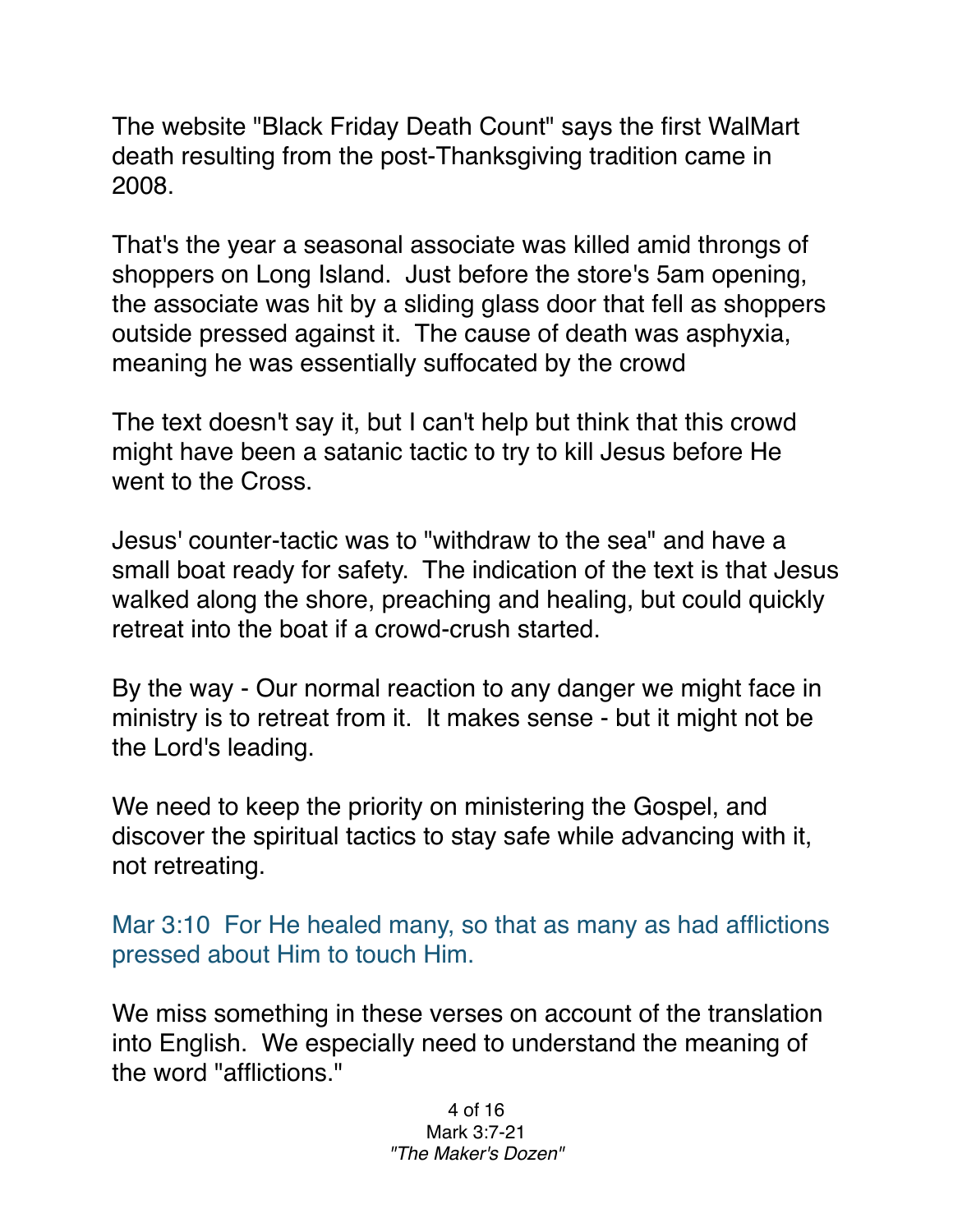We tend to think of it as describing garden variety physical ailments, but it's meaning is a little more sinister.

It is the translation of a word that means *to whip* or *to scourge*. It is describing afflictions that are the direct result of the devil's mastery over these people. He is portrayed as whipping them.

These, then, were diseases and conditions that were directly caused by Satan.

It is wrong to blame all sickness and suffering on the devil. But it is just as wrong to assume he does not cause a great deal of sickness and suffering.

Remember, this whole section is describing Jesus versus the strong man, plundering his house. As master of the house, these folks were whipped, scourged slaves.

Jesus healed them. How many of them, we cannot say. It seems, in this case at least, they needed to "touch" Him to receive healing.

Jesus was not led by His Father to simply say, to the multitude, "You're all healed." No, it was a one-on-one thing.

Jesus died for the sins of the whole world, but your salvation is a one-on-one thing. He died in **your** place, as **your** sacrifice, as **your** substitute.

There was another group in the multitude - those possessed by demons.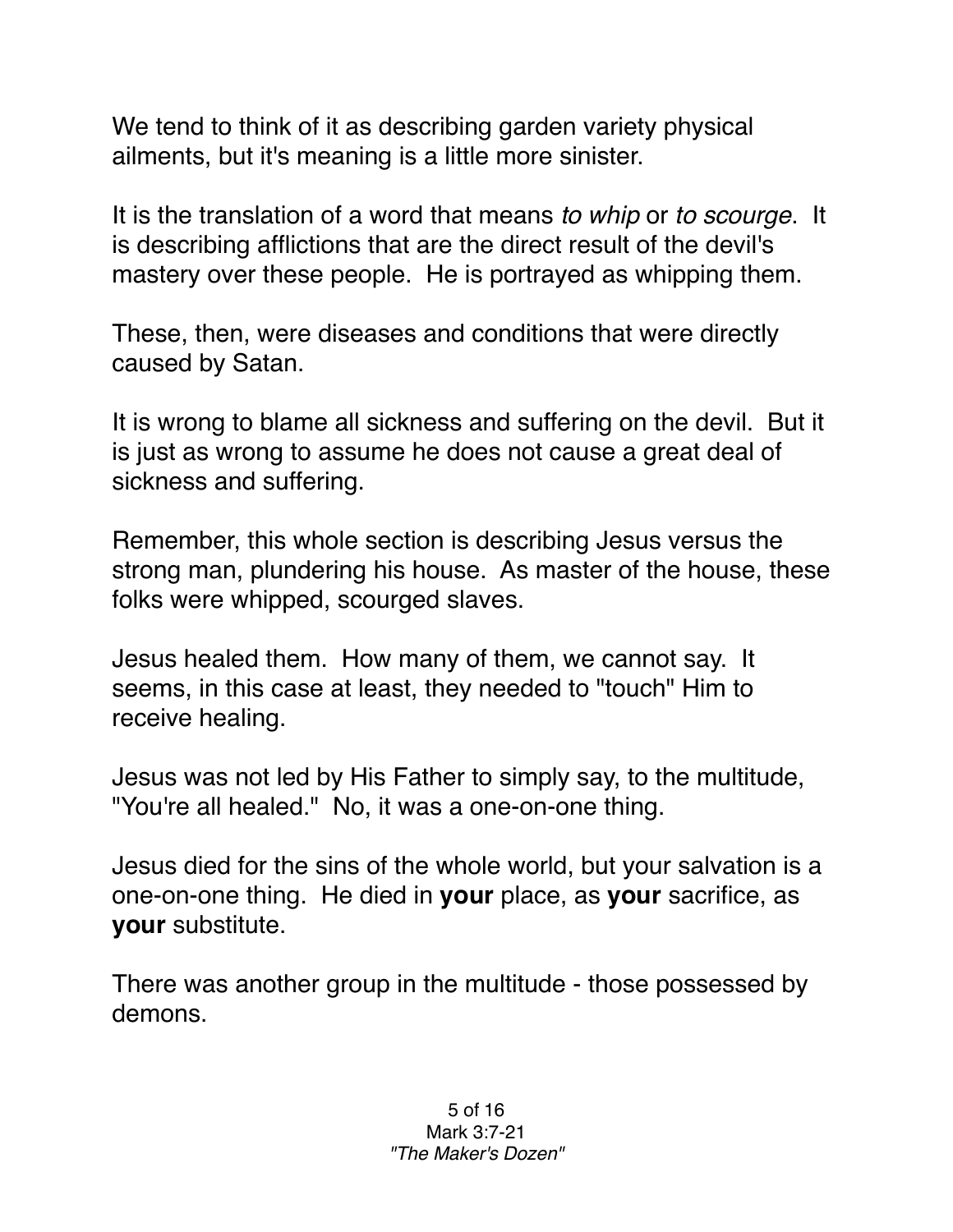Mar 3:11 And the unclean spirits, whenever they saw Him, fell down before Him and cried out, saying, "You are the Son of God." Mar 3:12 But He sternly warned them that they should not make Him known.

An unclean spirit is a New Testament synonym, a more descriptive Jewish term, for a demon. The terms "unclean spirit" and "demon" seem to be interchangeable in Scripture. There is no clear difference in their definitions.

A demon is 'unclean' in that it is wicked. Evil spirits are not only wicked themselves, but they delight in wickedness and promote wickedness in humans.

These demons recognized Jesus as the "Son of God." They knew He was fully God, the Second Person of the trinity. He was their Creator, and had watched them fall as they joined with Satan in his rebellion.

Jesus had been healing all those who were whipped by the devil. This was a second group, a second wave, so to speak.

A common technique in movies that depict epic battles is to have a second enemy force arrive just when you thought you'd won the battle. In *The Lord of the Rings: The Return of the King,* Theoden arrives with the riders of Rohan, turning the tide of the battle for the good guys. But just as you think victory is possible, a new enemy announced its presence, and more fierce fighting occurs.

These with "unclean spirits" were like that second wave. It was a counter-tactic of Satan's.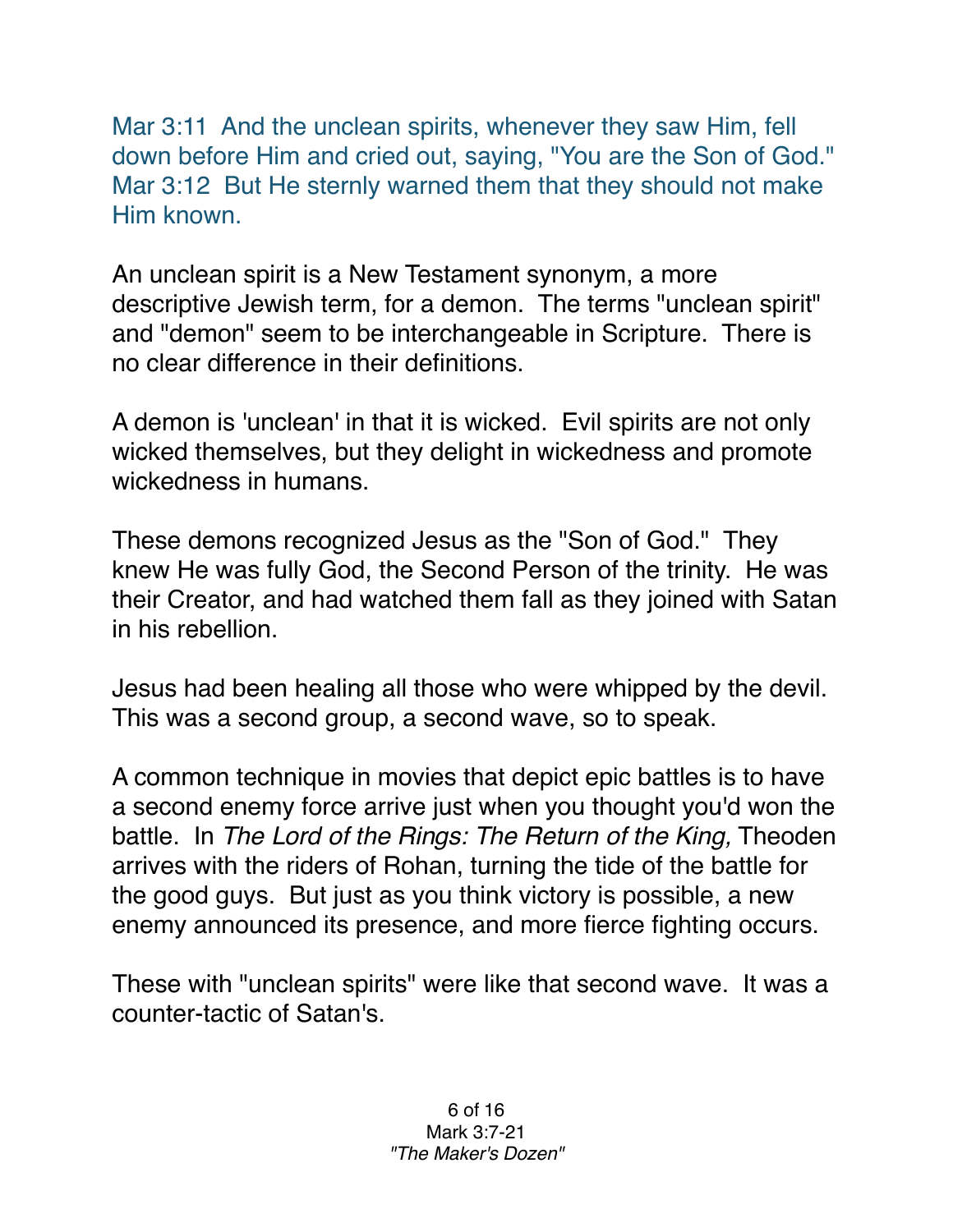Their strategy was to announce the truth about Who Jesus really was.

Why rebuke them for telling the truth? Why silence them?

Because you don't want to be associated with liars who are telling some truth. Think of the cults as a good example. There is always some truth in their message; but it is surrounded by halftruths and outright lies.

We're not excited when a Mormon talks about Jesus Christ. because the Jesus they are revealing is not God come in human flesh. He is not the Jesus of Bible.

You don't go door-to-door with a Mormon sharing the Gospel.

Satan tried to defend his house, but his tactics failed. Jesus employed tactics of His own, and bound the strong man, setting the captives free.

It's at this point that people always wonder, "Why don't we see more demonic possession today? Why don't we attribute more afflictions to Satan?"

I think our emphasis on tactics and counter-tactics helps answer that question. When Jesus was on the earth, in the first century, the devil had fewer tactics at his disposal.

If maybe not fewer, just different.

One example would be the current scourge of pornography. Don't get me wrong; there has always been pornography.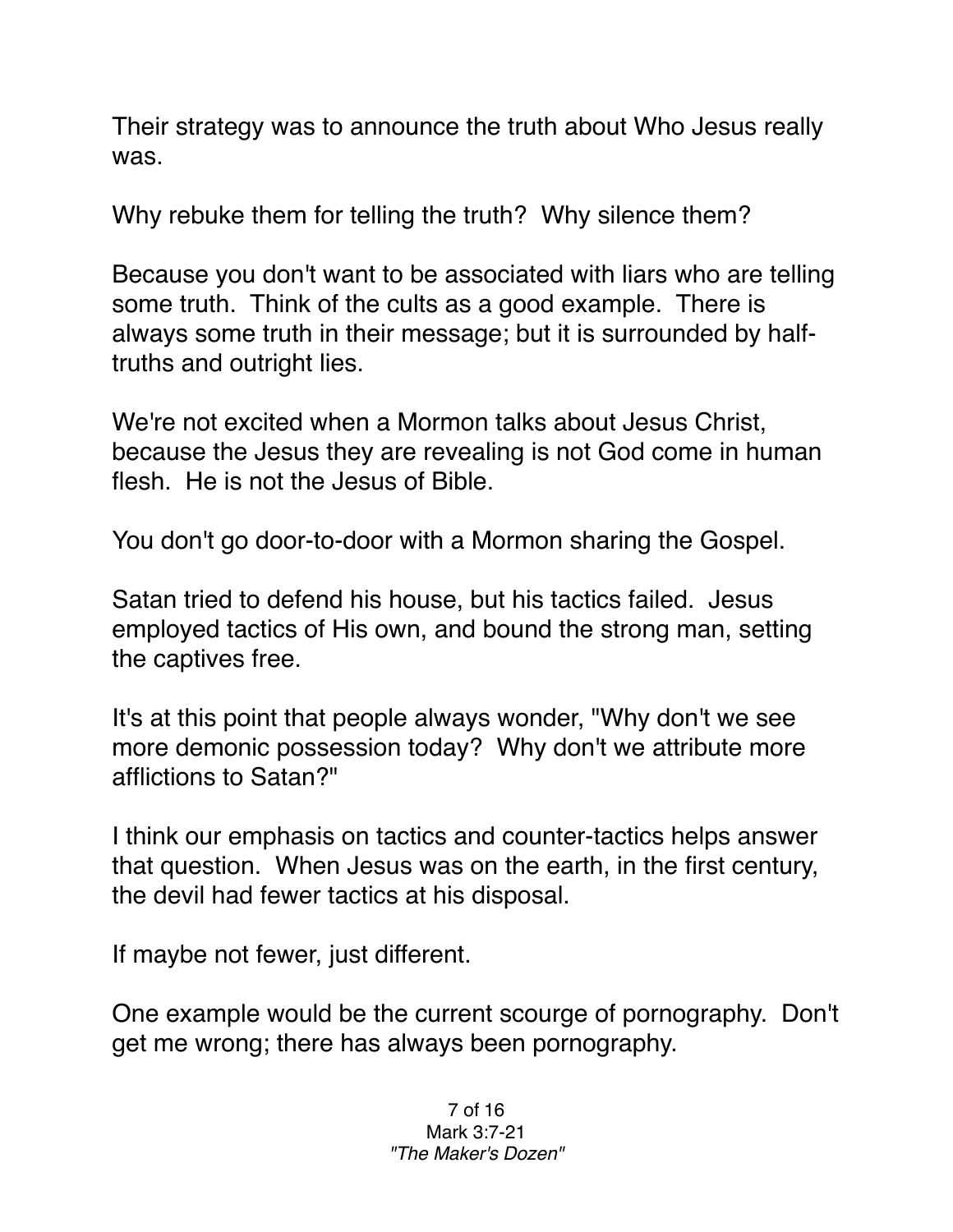I remember Pastor Don McClure pointing out that much of what is considered great art is really just pornographic images.

But today, you've got to understand that pornography is proliferating as never before in history.

It's so rampant, so readily available, that *Playboy* magazine recently announced a major change. *Playboy* will no longer publish nude photographs of women, the New York Times reported in an article quoting Scott Flanders, the company's chief executive.

"You're now one click away from every sex act imaginable for free," Flanders was quoted as saying in the Times. "And so it's just passe at this juncture."

In other words, there is so much porn, so readily available for free, that *Playboy* needs to reinvent itself in order to survive.

Why waste a demon, or several, or a legion, on demonic possession, when you can enslave millions of men and women through the modern proliferation of pornography, which they choose for themselves?

Why afflict people with illnesses when they are destroying their own lives more at a much deeper spiritual level?

It would be a waste of resources.

That's why we need to ask, "What tactics do we see the devil using to whip people?" He's not stuck in the first century; neither can we afford to be, in our understanding of his wiles.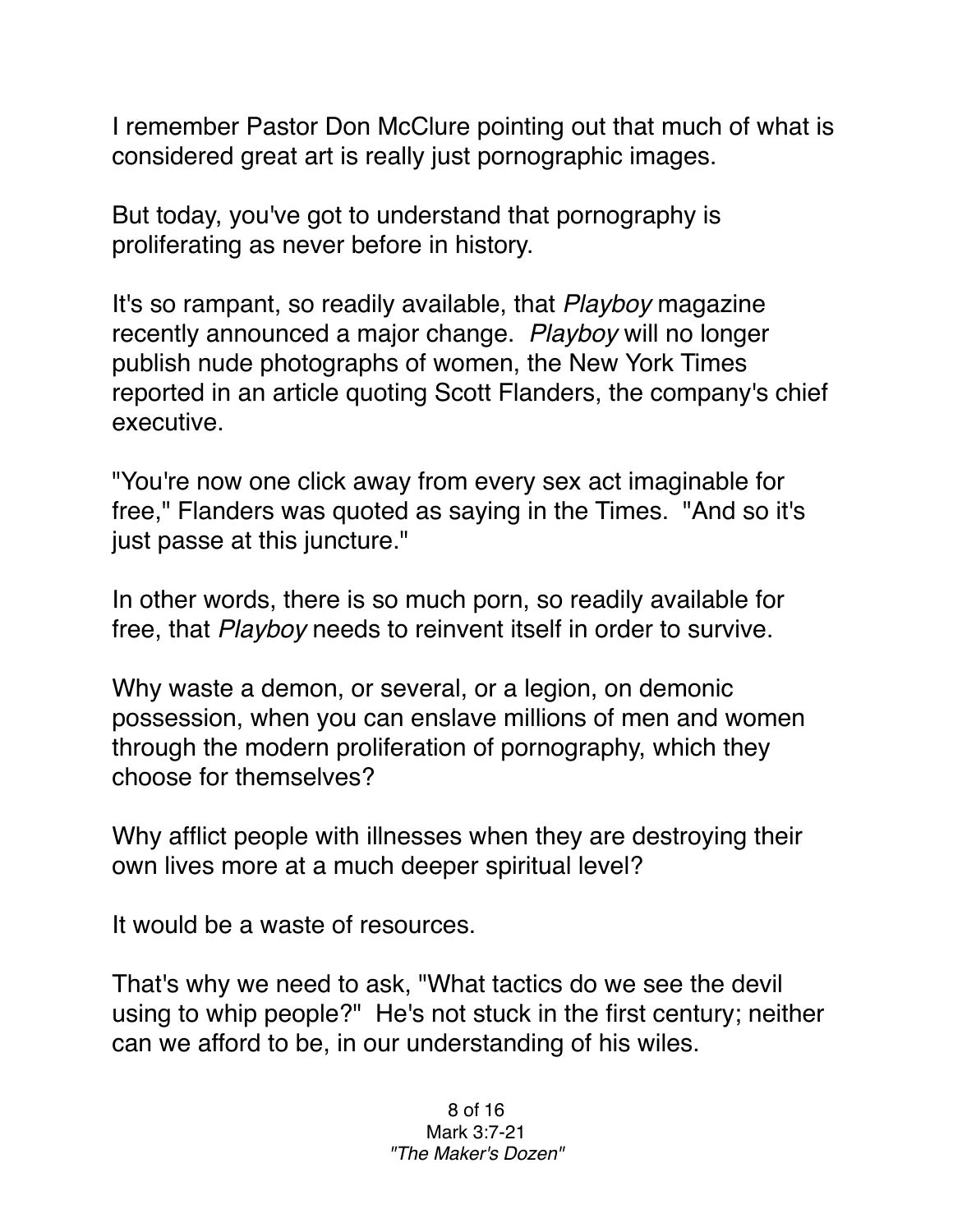While we sit around wondering why more people aren't possessed, the devil is gaining captives, one click at a time.

Whatever the devil is using as a whip, as a scourge, we can discover a counter-tactic, with the Lord's help, and go on presenting the Gospel.

This tactical approach to the long war between God and Satan also helps me to understand why we see fewer healings, and fewer miracles in general. It's because the age in which we live is a time when folks are being reached more through our weakness, through our frailty, through our persevering through sufferings.

It isn't miracles that reveal we are telling the truth about Jesus. It is our transformed lives, and our submission to God, and the sufficiency of His grace, in our darkest times.

Those held captive by the devil today, by the tactics he is using, don't need to see a miracle. They need to see **we are the miracle** - born-again, forgiven of our sins, decreasing so that Jesus might increase.

#2 What Tactics Do You See Jesus Using To Win The Captives? (v13-21)

We noted the specific tactics Jesus used in the encounter with the multitudes sent from Satan:

- He changed His location, moving the field of battle to the sea shore, in order to gain the tactical advantage.
- He silenced the unclean spirits, so as to not discredit the source of His power.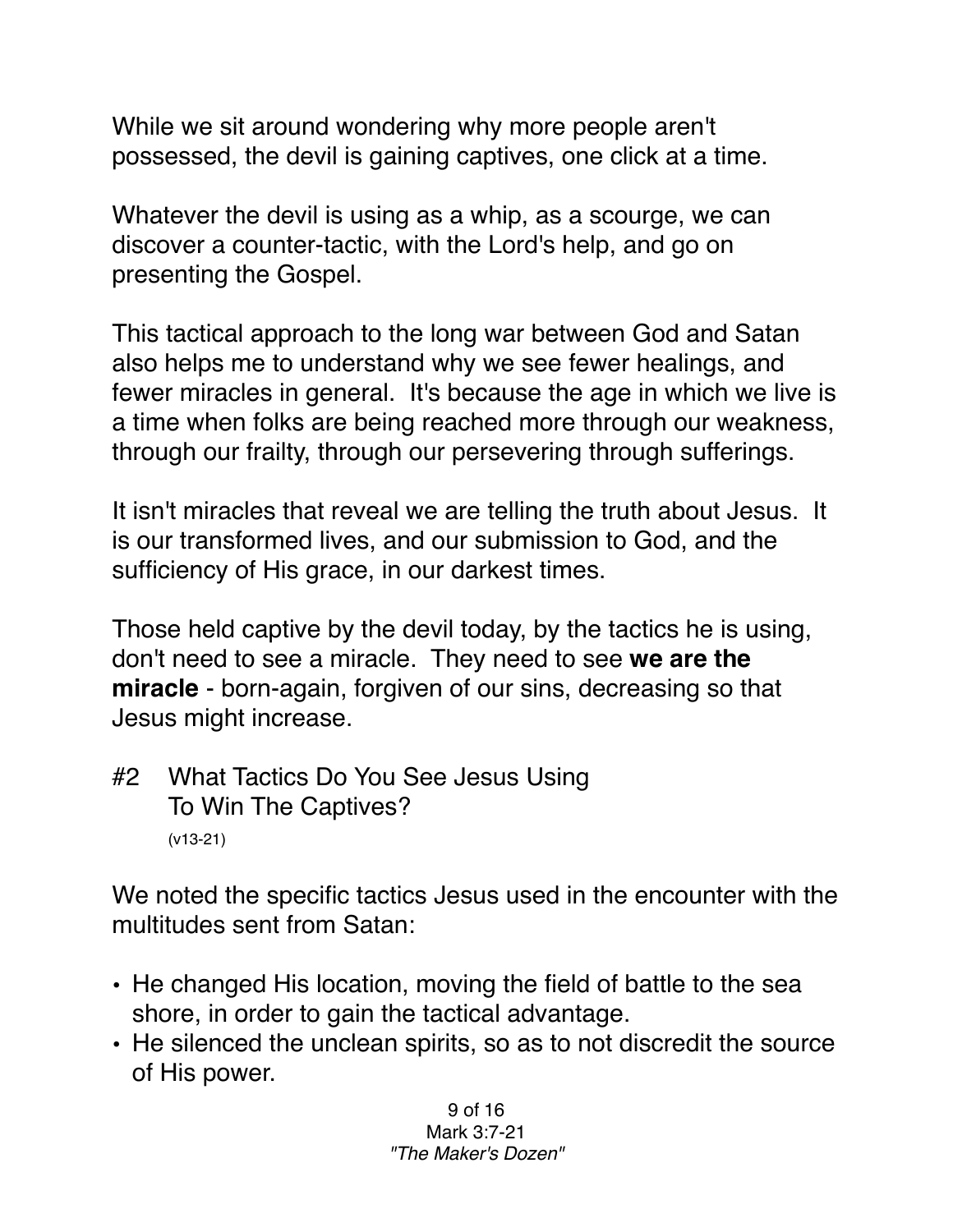In verses thirteen through twenty-one we will see the things that are more general - the tactics that stand the test of time and assure us of victory in this long war with evil.

Mar 3:13 And He went up on the mountain and called to Him those He Himself wanted. And they came to Him.

Luke's Gospel records that Jesus first spent all night in prayer. There is no more important tactic than prayer.

In His case, the Father revealed to Jesus a plan to keep Satan on the run and to win his captives. It was to "call to Him" a small group of men to disciple, who would then disciple others.

Mar 3:14 Then He appointed twelve, that they might be with Him and that He might send them out to preach, Mar 3:15 and to have power to heal sicknesses and to cast out demons:

"Twelve" can be found in 187 places in God's word. Revelation alone has 22 occurrences of the number.

Twelve meant something to these disciples. Jacob (Israel) had twelve sons, each of which represented a tribe. Ishmael, who was born to Abraham through Hagar, also had twelve tribes.

They would understand from the number twelve that they were the foundation for establishing the government of the kingdom of God on the earth.

First they must "be with Him." They had already been with Jesus, called to follow Him. This was something different, something deeper.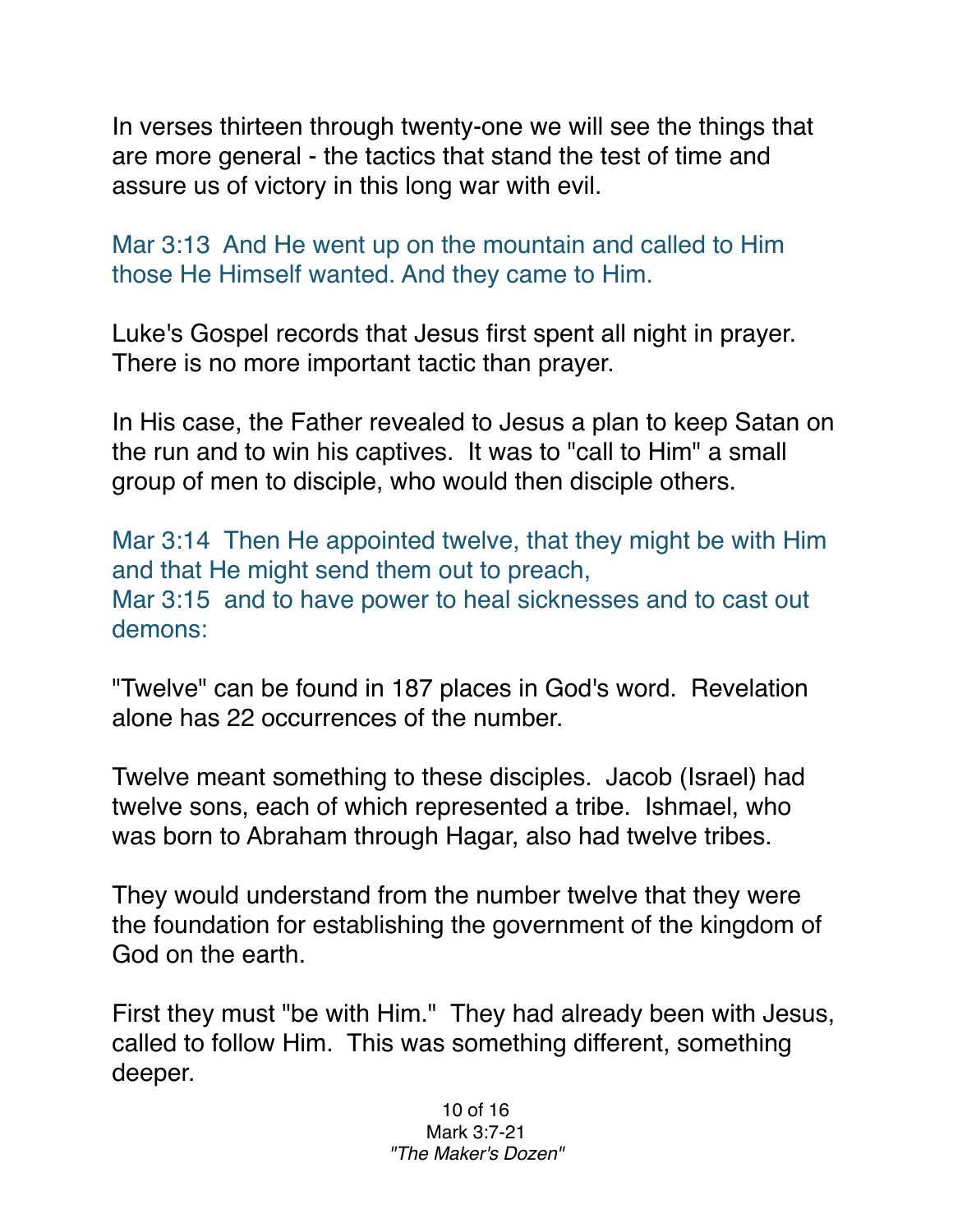It's been said, and it's true, that every disciple is a Christian, but not every Christian is a disciple. It's a way of capturing the thought that we can hold back, slack-off, slumber, in the midst of the battle.

Prayed-up disciples next need to be sent out "to preach." Our main tactic is to present the Gospel. We are told elsewhere that it is the power of God unto salvation. We are promised that faith comes by hearing, and hearing by the Word of God.

Jesus' guys would have "power to heal sickness and to cast out demons." They sure did. We read about it in the Book of Acts.

If this is a tactic, why don't **we** have this power - especially to heal sickness?

Let's ask the apostle Paul. He said,

2Co 12:9 ... [Jesus] said to me, "My grace is sufficient for you, for My strength is made perfect in weakness." Therefore most gladly I will rather boast in my infirmities, that the power of Christ may rest upon me.

2Co 12:10 Therefore I take pleasure in infirmities, in reproaches, in needs, in persecutions, in distresses, for Christ's sake. For when I am weak, then I am strong.

Paul was used to heal others, but here he explains that the theme of the church age in which we live will be power from weakness. We may think otherwise, but that is God's preferred tactic right now in our struggles.

The choices of men that Jesus made were odd.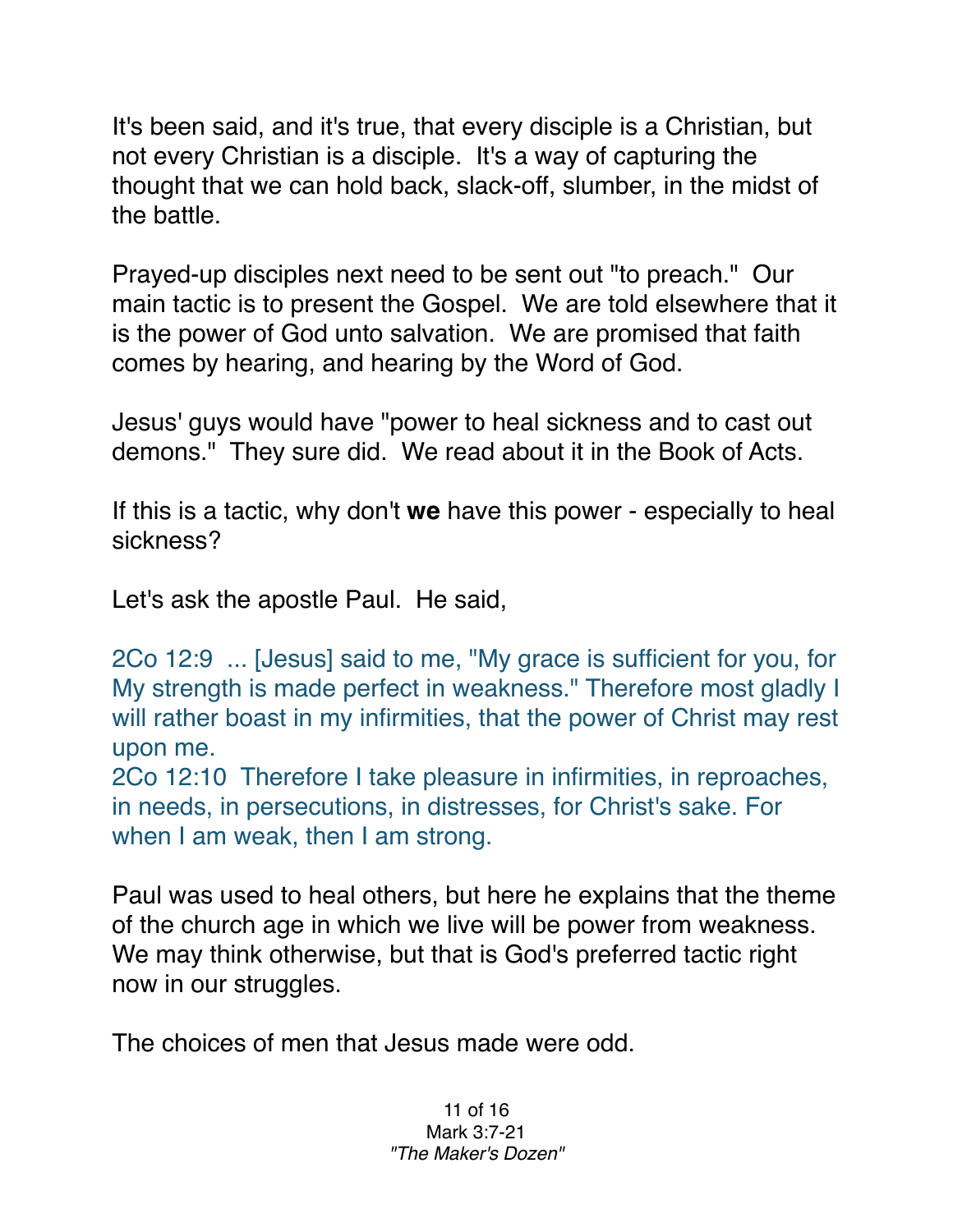Mar 3:16 Simon, to whom He gave the name Peter; Mar 3:17 James the son of Zebedee and John the brother of James, to whom He gave the name Boanerges, that is, "Sons of Thunder"; Mar 3:18 Andrew, Philip, Bartholomew, Matthew, Thomas, James the son of Alphaeus, Thaddaeus, Simon the Cananite; Mar 3:19 and Judas Iscariot, who also betrayed Him. And they went into a house.

Simon was given the nickname Peter, meaning rock; but he was anything but stable. We normally point out that after Jesus ascended and sent the Holy Spirit upon these guys, Peter was grounded. That's true, to an extent; but Peter still had problems later on, almost causing a division between Jews and Gentiles by refusing to eat with Gentiles. Paul had to publicly rebuke Peter.

James and John were "Sons of Thunder," meaning they were given to quick over-reactions.

Matthew, the former tax collector, would be despised by the Jews he was sent to reach. He always had an uphill battle.

Simon the Cananite is interesting in that the word translated "cananite" doesn't mean he was from there, but is a word meaning "zealot." The Zealots were members of a first-century political movement among Judean Jews who sought to overthrow the occupying Roman government. Some of them employed violence and were rightfully considered terrorists.

Then there's Judas, the betrayer, one of the weirdest characters in the Bible.

Taken as a group, these guys would not be anyone's first choice.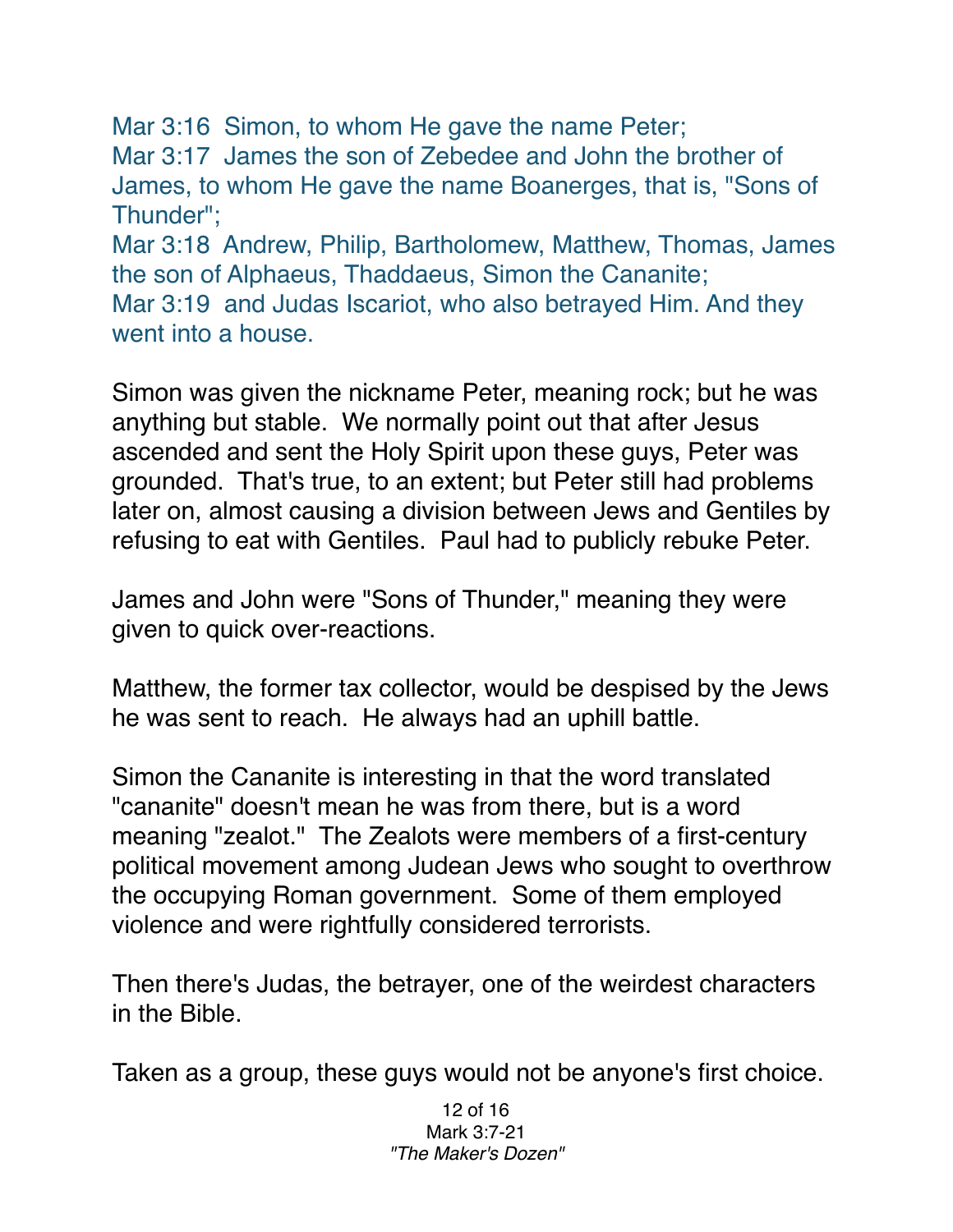On top of that, Jesus had just been thronged, almost crushed, by a multitude of needy people. Were twelve guys really going to make that much of a dent in the crowds?

And they weren't going to be sent out at once; they still needed to be with Jesus a while.

The preaching of the Gospel, by disciples, is, itself, a poor tactic, on the surface. Why not use angels to preach to the whole world - like we see in the Book of the Revelation in the future Tribulation?

God's tactic is to use the foolish things to confound the wise. The Gospel has done just that.

Mar 3:20 Then the multitude came together again, so that they could not so much as eat bread.

Jesus and the Twelve returned to Capernaum. Their arrival was noticed and another "multitude came together," seeking help and healing.

There seems to be no concern that Jesus might be crushed. That tells me this multitude was not a satanic tactic to kill Jesus, and therefore the Lord reacted differently.

Though tired from their journey, and hungry, Jesus and the Twelve had no time to rest and eat.

There are going to be times when you must forego your physical needs in order to serve the Lord.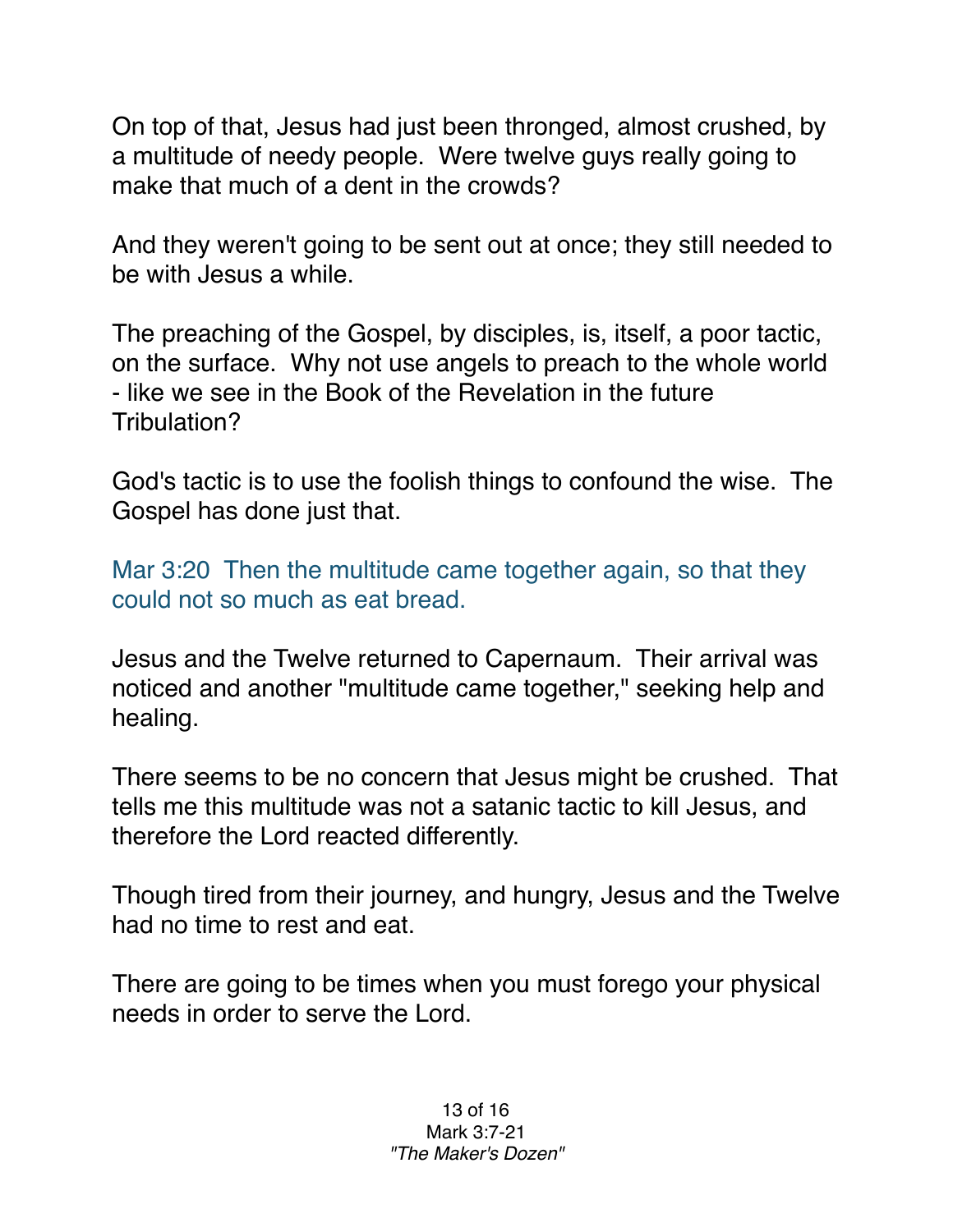Mar 3:21 But when His own people heard about this, they went out to lay hold of Him, for they said, "He is out of His mind."

In verses thirty-one through thirty-five we're going to see that "His own people" were none other than Jesus' brothers and His mom.

A quick comment regarding Mother Mary. Protestants and Catholics argue over the term "brothers" in this verse.

- **We** say that Mary and Joseph had other children after Jesus was born.
- **They** say Mary was a perpetual virgin, and that the word "brothers" can mean other relatives, e.g., cousins.

But we both miss something even more significant. Mary thought her son was crazy because He was ministering the Gospel while ignoring His own physical needs.

Let me say that again. Mary, venerated by some, accused the Lord, Jesus Christ, of being crazy.

She went with His brothers (whoever you say they were) to "lay hold of Him," to make Jesus *stop* working for God.

It seems as though she was very confused about her son. Far from being the wrongly-named Mother of God, in fact it seems that she was not saved at that point.

How did your family react when you got saved? How does your non-believing family act towards you now?

Many of you faced, or face, hostility. It's a powerful tactic that Satan uses to stop you in your tracks.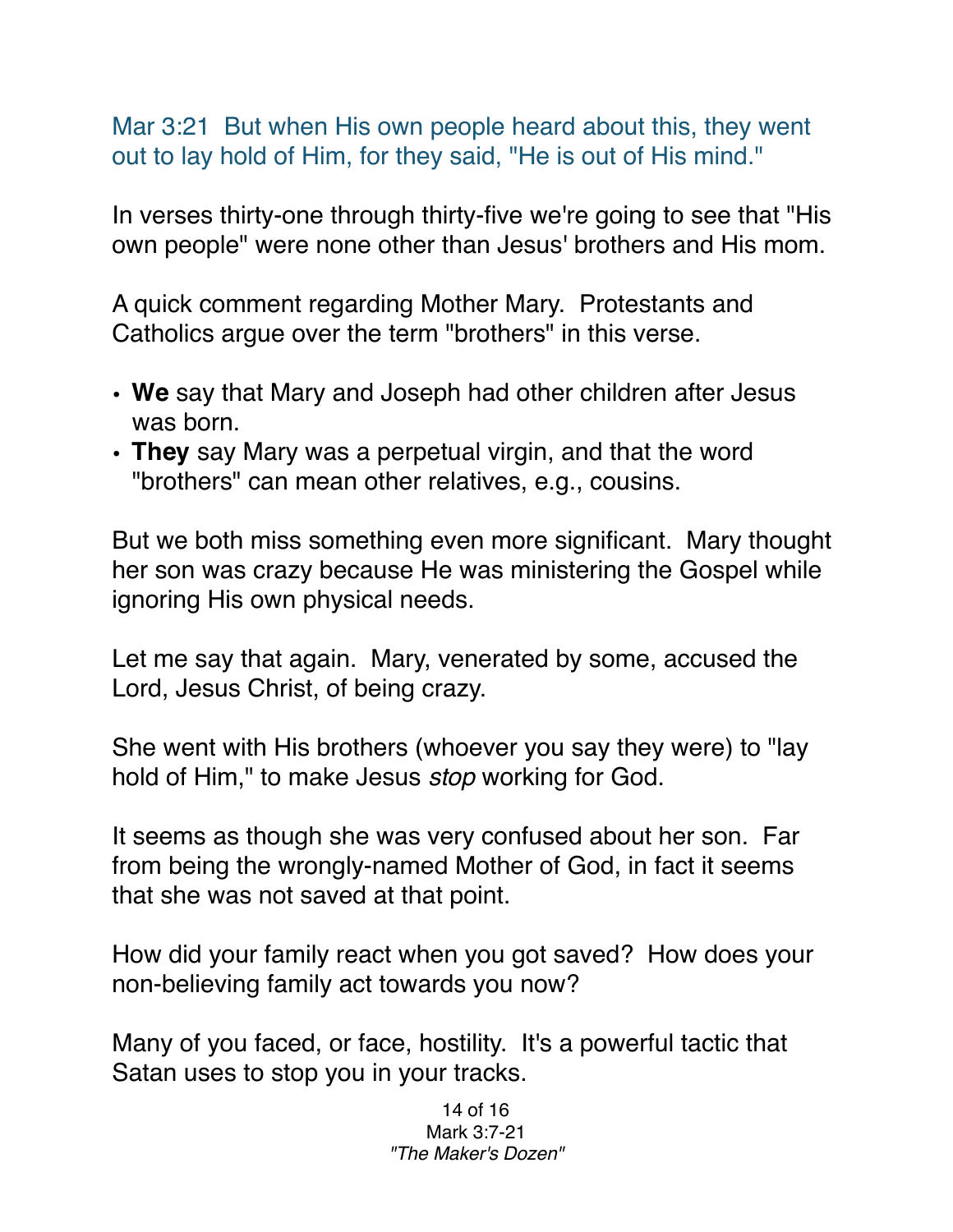Jesus' counter-tactic, seen in verse thirty-five, is to see other believers as your spiritual family, and thereby urge your nonbelieving relatives to become Christians.

In the ridiculous but still popular musical, *Jesus Christ Superstar,* Judas is more-or-less the hero. At one point he asks,

*Every time I look at you I don't understand Why you let the things you did get so out of hand You'd have managed better if you'd had it planned Why'd you choose such a backward time and such a strange land? If you'd come today you would have reached a whole nation Israel in 4 BC had no mass communication*

While we completely reject the analysis, the songwriter captures what I'm suggesting. God's plan of salvation seems, upon first examination, to be terribly flawed.

For a short time, it seemed that the Gospel would never make it out of the first century. It seemed it would be a Jewish sect.

Why not wait and come when everyone on earth could hear and see Jesus on their smart phone or tablet?

Looking back, we'd have to say it was a brilliant plan. The Gospel has marched through the centuries, all around the world, to the effect of saving multiplied billions of men, women, and children.

It's done so in a weakness that shows it **must** be God doing it.